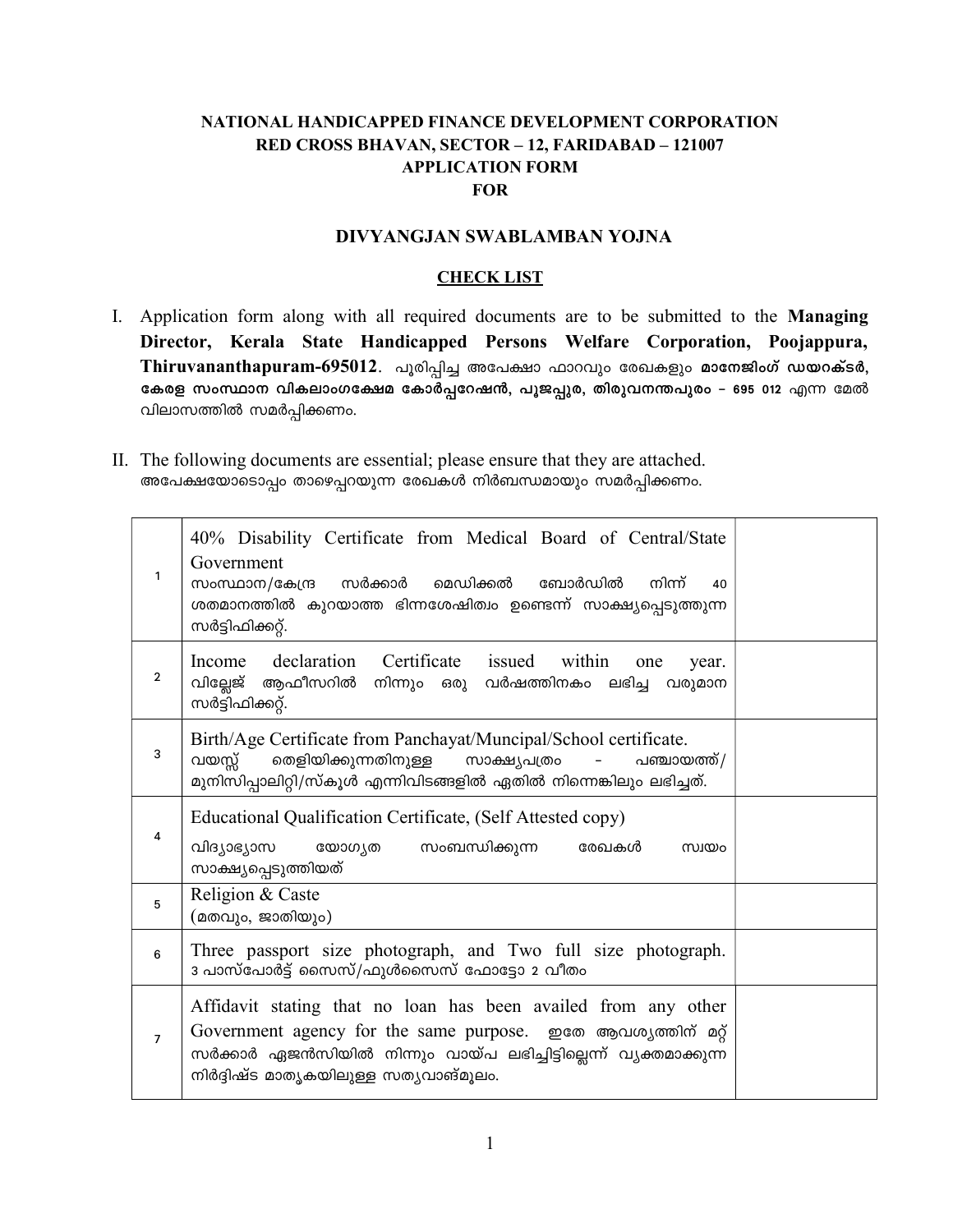| 8  | Quotation of equipments required to start the venture diavol<br>തുടങ്ങുന്നതിനാവശ്യമായ സാധനങ്ങളുടെ/ ഉപകരണങ്ങളുടെ ക്വട്ടേഷൻ                                                                                                                                                                                                                                             |  |
|----|-----------------------------------------------------------------------------------------------------------------------------------------------------------------------------------------------------------------------------------------------------------------------------------------------------------------------------------------------------------------------|--|
| 9  | All clearance required have been obtained from respective<br>Central/State Government agencies including clearance from State<br>Pollution Control Board if applicable. Copy of all such clearance is to<br>be attached.<br>സംസ്ഥാന മലീനീകരണ<br>ബോർഡ്<br>ബന്ധപ്പെട്ട<br>ΦŎ<br>കേന്ദ്രസംസ്ഥാന വകുപ്പുകൾ എന്നിവയിൽ നിന്നും ലഭിച്ച അനുമതി പത്രം<br>(ആവശ്യമെങ്കിൽ മാത്രം) |  |
| 10 | Ration Card (Self Attested copy)<br>റേഷൻ കാർഡിന്റെ സ്വയം സാക്ഷ്യപ്പെടുത്തിയ പകർപ്പ്.                                                                                                                                                                                                                                                                                  |  |
| 11 | Project Report<br>(പ്രോജക്ട് റിപ്പോർട്ട്)                                                                                                                                                                                                                                                                                                                             |  |
| 12 | <b>Adhar Card Copy</b><br>(ആധാർ കാർഡിന്റെ കോപ്പി)                                                                                                                                                                                                                                                                                                                     |  |
| 13 | <b>Bank Pass Book Copy</b><br>(ബാങ്ക് പാസ്സ് ബുക്കിന്റെ കോപ്പി)                                                                                                                                                                                                                                                                                                       |  |
| 14 | Coy of Technical Qualification (if any)<br>സാങ്കേതിക യോഗ്യതയുടെ കോപ്പി (ആവശ്യമെങ്കിൽ)                                                                                                                                                                                                                                                                                 |  |
| 15 | Copy of Relevant Experience Certificate (if any)<br>പരിചയ സർട്ടിഫിക്കറ്റിന്റെ കോപ്പി                                                                                                                                                                                                                                                                                  |  |
| 16 | സംരംഭം തുടങ്ങുന്നത് വാടകകെട്ടിടത്തിലാണെങ്കിൽ കെട്ടിട ഉടമയുമായി<br>ഒപ്പിട്ട വാടക കരാർ                                                                                                                                                                                                                                                                                  |  |

Note: Each column of the application format along with attached proformas should be properly filled up giving appropriate information/ suitable remarks. No column should be left blank, instead write "NA" (not applicable) in the blank column. അപേക്ഷ എല്ലാ കോളവും ശരിയായി .<br>പൂരിപ്പിച്ചിരിക്കേണ്ടതാണ്. ബാധകമല്ലാത്ത കോളം ബാധകമല്ല എന്ന് കാണിക്കണം.

For free distribution in the interest of person with disability വികലാംഗർക്ക് സൗജന്യ വിതരണത്തിനു വേണ്ടി കേരള സംസ്ഥാന വികലാംഗക്ഷേമ കോർപ്പറേഷൻ പുറത്തിറക്കുന്നത്.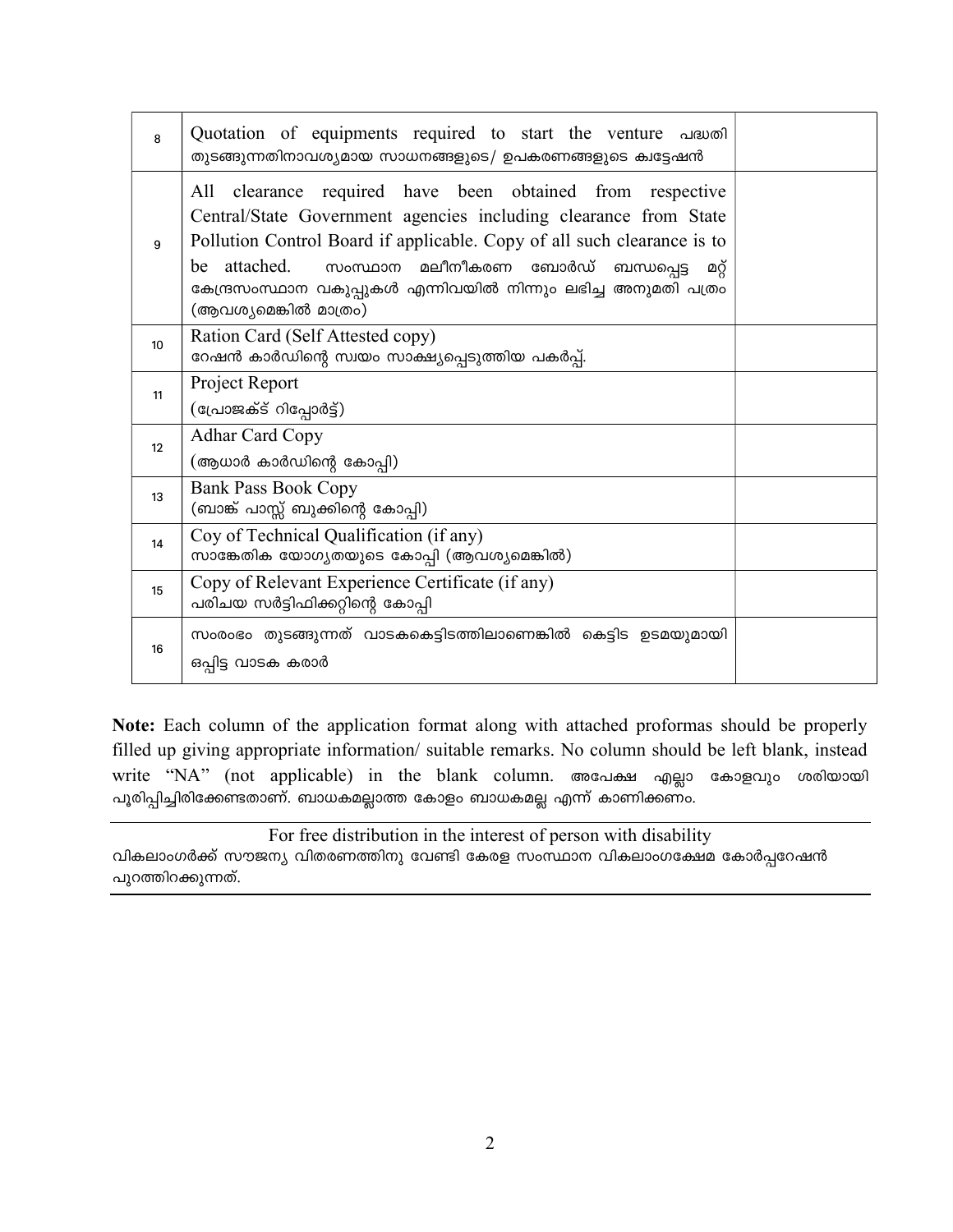### കേരള സംസ്ഥാന വികലാംഗക്ഷേമ കോർപ്പറേഷൻ ലിമിറ്റഡ് (കേരള ഗവൺമെന്റ് പൊതുമേഖലാ സ്ഥാപനം)

### പൂജപ്പുര, തിരുവനന്തപുരം - 695012

ഫോൺ: 0471–2347768, 7152, 7153, 7156, ഫാക്സ്: 0471–2340568

ഇ.മെയിൽ:: kshpwc2017@gmail.com, വെബ്സൈറ്റ്: www.hpwc.kerala.gov.in

### NHFDC സ്വയം തൊഴിൽ പദ്ധതി പ്രകാരം വായ്പ ലഭിക്കുന്നതിനുള്ള വിശദ വിവരങ്ങൾ

വായ്പ സംബന്ധമായ നടപടിക്രമങ്ങൾ പൂർത്തിയാക്കുന്നതിന് കൂടികാഴ്ചക്കുമുമ്പ് താഴെ പറയുന്ന രേഖകൾ, നേരിട്ടോ, തപാലിലോ ഈ ഓഫീസിൽ ഹാജരാക്കേണ്ടതാണ്.

- 3 ഫോട്ടോ 1. അപേക്ഷകന്റെ പാസ്പോർട്ട് സൈസിലുള്ള (മാനസിക വൈകല്യമുള്ളവർ രക്ഷകർത്താവുമൊന്നിച്ചുള്ള ഫോട്ടോ ഹാജരാക്കണം).
- 2. വൈകല്യം കാണുന്ന രീതിയിലുള്ള പൂർണ്ണമായ 2 ഫോട്ടോ.
- 3. ശാരീരിക–മാനസിക വൈകല്യം തെളിയിക്കുന്നതിനുള്ള മെഡിക്കൽ ബോർഡിന്റെ സർട്ടിഫിക്കറ്റ് (സ്ഥിര വൈകല്യം 40% മോ അധികമോ ഉണ്ടായിരിക്കണം) സ്വയം സാക്ഷ്യപ്പെടുത്തിയ പകർപ്പ് – 2 എണ്ണo.
- തെളിയിക്കുന്നതിന് സ്കൂൾ അഡ്മിഷൻ രജിസ്റ്ററിന്റെ പകർപ്പ്/എസ്.എസ്.എൽ.സി 4. വയസ്സ് സർട്ടിഫിക്കറ്റ്/തദ്ദേശസ്വയംഭരണ സ്ഥാപനങ്ങളിലെ സർട്ടിഫിക്കറ്റ്. 18 വയസ്സിനു (പ്രായം മുകളിൽ)
- മാനസിക/സെറിബ്രൽ പാൾസി വൈകല്യമുള്ളവർക്ക് സ്വന്തം രക്ഷകർത്താക്കളോ നാഷണൽ ട്രസ്റ്റ് 5. നിയമപ്രകാരം നിയമാനുസൃത രക്ഷകർത്താക്കൾക്കോ അപേക്ഷിക്കാവുന്നതാണ്. (പ്രായം 14 വയസ്സിനു മുകളിൽ)
- 6. നടത്താൻ ഉദ്ദേശിക്കുന്ന സംരംഭത്തിന്റെ വിശദമായ പ്രോജക്ട് റിപ്പോർട്ട്
- 7. പദ്ധതി തുടങ്ങുന്നതിനാവശ്യമായ സാധനങ്ങളുടെ/ഉപകരണങ്ങളുടെ ക്വട്ടേഷൻ (ആവശ്യമെങ്കിൽ)
- 8. പദ്ധതി ആരംഭിക്കുന്നത് വാടകക്കെട്ടിടത്തിലാണെങ്കിൽ കെട്ടിട ഉടമയുടെ സമ്മത പത്രം/വാടക കരാർ
- 9. വില്ലേജ് ഓഫീസറിൽ നിന്നും ഒരു വർഷത്തിൽതാഴെ കാലയളവിനുള്ളിൽ ലഭിച്ച കുടുംബ വാർഷിക വരുമാന സർട്ടിഫിക്കറ്റ്.
- 10. വായ്പക്ക് വസ്തുജാമൃമോ ഉദ്യോഗസ്ഥ ജാമൃമോ നൽകേണ്ടതാണ്.
- 11. ആധാർ കാർഡ്, റേഷൻകാർഡ് എന്നിവയുടെ പകർപ്പ്
- 12. ബാങ്ക് പാസ് ബുക്കിന്റെ പകർപ്പ്
- 13. സംസ്ഥാന മലിനീകരണ ബോർഡ് ബന്ധപ്പെട്ട മറ്റ് കേന്ദ്ര സംസ്ഥാന വകുപ്പുകൾ എന്നിവയിൽ നിന്നും ലഭിച്ച അനുമതി പത്രം(ആവശ്യമെങ്കിൽ)
- 14. സാങ്കേതിക യോഗ്യതയുടെ കോപ്പി (സാങ്കേതിക വൈദഗ്ദ്ധ്യം ആവശ്യമായ പദ്ധതികൾക്ക്)
- 15. പരിചയ സർട്ടിഫിക്കറ്റിന്റെ കോപ്പി
- 16. മറ്റു സർക്കാർ ഓഫീസുകളിൽ നിന്നും றலே ആവശ്യത്തിന് വായ്പ ലഭിച്ചിട്ടില്ലെന്ന സത്യവാങ്മൂലം

### വായ്പയ്ക്ക് വസ്തു ജാമൃമാണെങ്കിൽ

- a. വസ്തുവിന്റെ അസ്സൽ പ്രമാണവും, മുൻപ്രമാണവും
- b. പതിനാല് വർഷത്തെ കുടിക്കട/ബാദ്ധ്യത സർട്ടിഫിക്കറ്റ്
- c. കൈവശ അവകാശ സർട്ടിഫിക്കറ്റ്
- d. തൻ വർഷത്തെ കരം അടച്ചതിന്റെ രസീത്.
- e. വില്ലേജ് ആഫീസിൽ/തഹസീൽദാരിൽ നിന്നുള്ള വസ്തുവിന്റെ വില നിർണ്ണയ സർട്ടിഫിക്കറ്റ്. വായ്പ തുക വാല്വേഷൻ സർട്ടിഫിക്കറ്റിന്റെ അടിസ്ഥാനത്തിൽ വിലയുടെ 80% മാത്രം)
- f. വസ്തുവിന്റെ ലൊക്കേഷൻ സർട്ടിഫിക്കറ്റ്, ലൊക്കേഷൻ സ്കെച്ച്
- g. വസ്തു സ്വന്തമല്ലെങ്കിൽ വസ്തു ഉടമയുടെ സമ്മതപത്രം. 200/- രൂപ മുദ്രപത്രത്തിൽ
- h. തണ്ടപേര് കണക്ക്
- i. (a) മുതൽ (h) വരെയുള്ള രേഖകൾ ഗവ.പ്ലീഡർ പരിശോധിച്ച ടൈറ്റിൽ സർട്ടിഫിക്കറ്റ്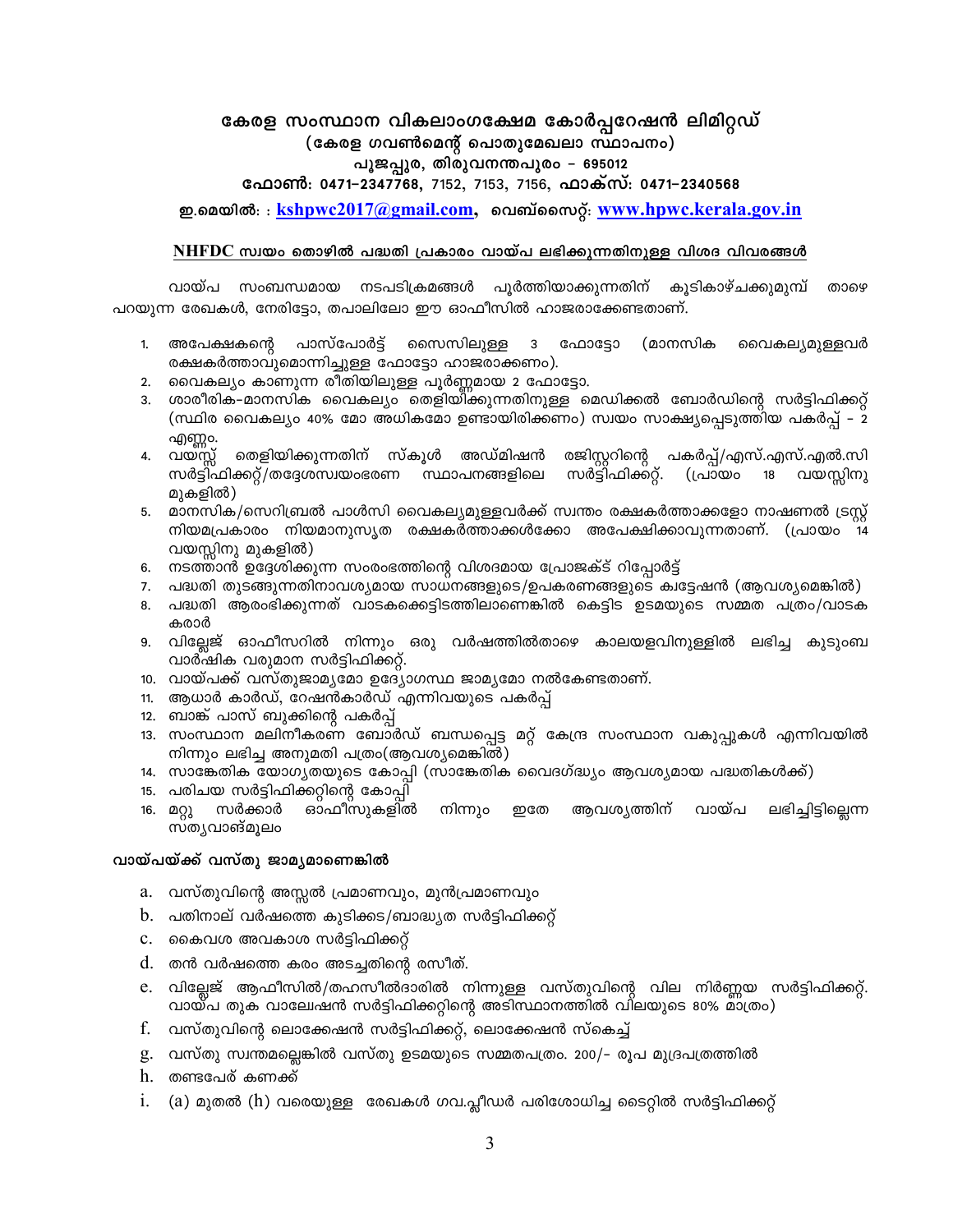#### ഉദ്യോഗ ജാമൃമാണെങ്കിൽ

| വായ്പ തുക 100000 വരെ                               | ഫ്ലില്ലാ കിഴിവുകളും കഴിച്ച്  10000/– രൂപവരെ<br>ശമ്പളം വരുന്ന ഒരു ഉദ്യോഗസ്ഥന്റെ ജാമ്യം                                    |
|----------------------------------------------------|--------------------------------------------------------------------------------------------------------------------------|
| വായ്പ തുക 1.00 ലക്ഷത്തിനു<br>മുകളിൽ 3.00 ലക്ഷം വരെ | ഫ്രില്ലാ കിഴിവുകളും കഴിച്ച് 15,000/ രൂപ വരെയുളള 2<br>വേർ അല്ലെങ്കിൽ 30000 തിന് മുകളിലുളള ഒരാൾ                            |
| വായ്പ തുക 3.00 ലക്ഷത്തിന്<br>മുകളിൽ 5.00 ലക്ഷം വരെ | എല്ലാ കിഴിവും കഴിച്ച് 25,000/– ന് മുകളിൽ ശമ്പളം<br>പ്രറ്റുന്ന 2 പേർ അല്ലെങ്കിൽ 20000 ന് മുകളിൽ<br>ശമ്പളം പറ്റുന്ന 3 പേർ. |

- 豪心 ഉദ്യോഗസ്ഥ ജാമ്യത്തിന് ശമ്പള സർട്ടിഫിക്കറ്റ് കിഴിവ് കഴിച്ച് 1.00 ലക്ഷത്തിന് 10000 എന്നതിന് ആനുപാതികമായി ഒരാളിന്റെയോ ഒന്നിലധികം പേരുടെയോ മൊത്തം ശമ്പളം കണക്കാക്കി ലോൺ അനുവദിക്കുന്നതാണ്.
- ❖ സർക്കാർ/അർദ്ധ സർക്കാർ/പൊതുമേഖല/സഹകരണ സ്ഥാപനങ്ങളിലെ ഉദ്യോഗസ്ഥരുടെ ശമ്പള സർട്ടിഫിക്കറ്റുകൾ നിബന്ധനകൾക്കു വിധേയമായി ജാമ്യമായി സ്വീകരിക്കുന്നതാണ്.
- ❖ ഉദ്യോഗസ്ഥ ജാമൃത്തിനുള്ള ഫാറം ഇതോടൊപ്പം Annexure -I ഉൾപ്പെടുത്തിയിട്ടുള്ള ഫാറത്തിൽ ജാമ്യക്കാരന്റേയും മേലുദ്യോഗസ്ഥന്റേയും പേരും, ഒപ്പും, ഓഫീസ് മുദ്രയും വെച്ച് നൽകേണ്ടതാണ്. ഒന്നിൽ കൂടുതൽ ആവശ്യമുള്ള പക്ഷം ഫോട്ടോകോപ്പി ഉപയോഗിക്കാവുന്നതാണ്.
- $\ddot{\bullet}$ ജാമ്യം നിൽക്കുന്ന ഉദ്യോഗസ്ഥന്, ലോൺ കാലാവധിയേക്കാൾ കുറഞ്ഞത് 2 വർഷത്തെ സർവ്വീസ് ബാക്കി ഉണ്ടായിരിക്കേണ്ടതാണ്.
- ❖ കരാർ വെയ്ക്കുന്നതിനുള്ള തീയതി കൂടികാഴ്ചയുടേയും, രേഖകളുടെ സൂക്ഷ്മ പരിശോധനയ്ക്കും ശേഷം അറിയിക്കുന്നതാണ്.
- ❖ അപേക്ഷയുടെ എല്ലാ കോളങ്ങളും പൂരിപ്പിക്കേണ്ടതാണ്. പൂരിപ്പിക്കാത്ത/ഒപ്പിടാത്ത അപേക്ഷ നിരസിക്കുന്നതാണ്.
- ※ കൂടിക്കാഴ്ചക്ക് വരുമ്പോൾ എല്ലാ രേഖകളുടേയും അസ്സൽ പരിശോധനയ്ക്ക് ഹാജരാക്കേണ്ടതാണ്.
- $\frac{1}{2}$ 5 ലക്ഷം രൂപയ്ക്കു മുകളിലുള്ള വായ്പയ്ക്ക് വസ്തു ജാമ്യം മാത്രമേ സ്വീകരിക്കുകയുള്ളൂ.

പലിശ നിരക്ക് :

| അനുവദിക്കുന്ന തുക                                                                                  | പലിശനിരക്ക് |  |
|----------------------------------------------------------------------------------------------------|-------------|--|
| 50000 രൂപ വരെ                                                                                      | 5%          |  |
| 50000 രൂപയ്ക്ക് മുകളിൽ 5 ലക്ഷം വരെ                                                                 | 6%          |  |
| 5 ലക്ഷത്തിന് മുകളിൽ 15.00 ലക്ഷം വരെ                                                                | 7%          |  |
| 15 ലക്ഷം മുതൽ 30.00 ലക്ഷം വരെ                                                                      | 8%          |  |
| 30 ലക്ഷം മുതൽ 50.00 ലക്ഷം വരെ                                                                      | 9%          |  |
| സ്ത്രീകൾക്കും, മാനസിക, കാഴ്ച ശ്രവണ വെല്ലുവിളി നേരിടുന്നവർക്കും 1 % പലിശ<br>ഇളവ് (50,000/– രൂപ വരെ) |             |  |

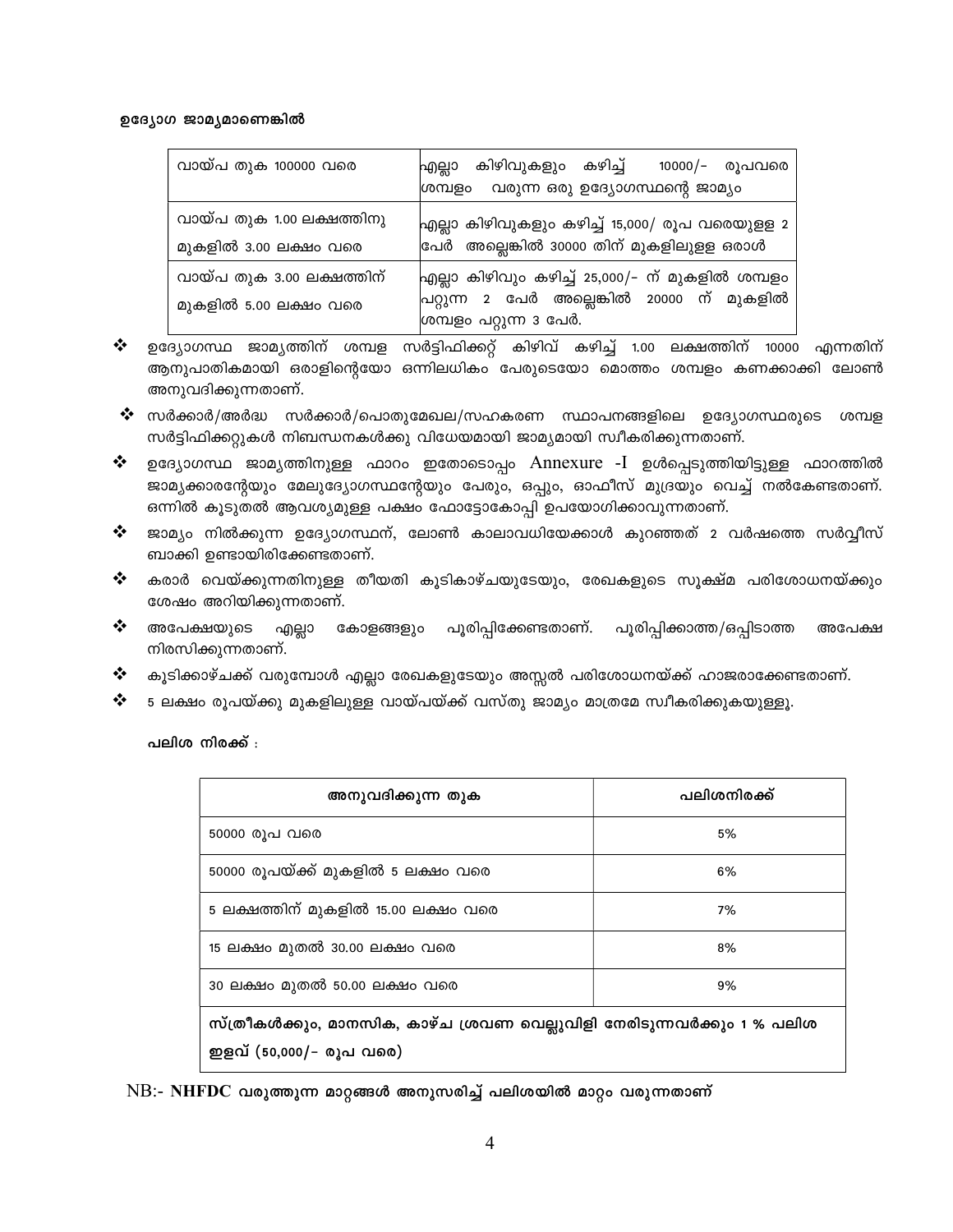- $\bm{\hat{V}}$  1 ലക്ഷത്തിന് മുകളിലുള്ള വായ്പയ്ക്ക് 5% തുകയും 5 ലക്ഷത്തിനു മുകളിലുള്ള വായ്പയ്ക്ക് 10% തുകയും പ്രൊമോട്ടറുടെ വിഹിതം വകയിരുത്തേണ്ടതാണ്.
- ❖ വായ്പാ തിരിച്ചടവ് കാലാവധി - പരമാവധി 7 വർഷം വരെ
- ❖ NHFDC സ്വയം തൊഴിൽ വായ്പാ പദ്ധതി പ്രകാരം എടുക്കുന്ന വായ്പ മറ്റ് ആവശ്യങ്ങൾക്ക് ഉപയോഗിക്കുവാൻ പാടുള്ളതല്ല. ഏതെങ്കിലും സാഹചര്യത്തിൽ അങ്ങനെ ചെയ്തതായി കണ്ടെത്തുന്ന പക്ഷം വായ്പ തുക 18% പലിശയോടെ തിരിച്ചുപിടിക്കുവാൻ കോർപ്പറേഷന് അധികാരമുണ്ടായിരിക്കും.
- ❖ വായ്പ ഉപയോഗിച്ച് തുടങ്ങുന്ന സംരംഭം കോർപ്പറേഷന്റെയും ഗുണഭോക്താവിന്റേയും പേരിൽ വായ്പാ കാലയളവ് വരെ ഇൻഷ്വർ ചെയ്യേണ്ടതാണ്.
- ❖ വായ്പ രണ്ട് ഗഡുക്കളായാണ് നൽകുന്നത്. ആദ്യഗഡു ലഭിച്ച് പരമാവധി 3 മാസത്തിനകം, സംരംഭം ഇൻഷ്വർ ചെയ്ത സർട്ടിഫിക്കറ്റ്, തദ്ദേശ സ്വയംഭരണ സ്ഥാപനങ്ങളിൽ നിന്നും ലഭിച്ച ലൈസൻസ്, വാർഡ് മെമ്പറുടെ സർട്ടിഫിക്കറ്റ്, Hypothecated to KSHPWC Purchased from the Loan Provided by NHFDC എന്ന് രേഖപ്പെടുത്തിയ ബോർഡ് വച്ച സംരംഭത്തിന്റെ ഗുണഭോക്താവ് ഉൾപ്പെട്ട രണ്ട് ഫോട്ടോ, സാധനങ്ങൾ വാങ്ങിയ ബിൽ (ആദ്യ ഗഡുവിന് ആനുപാതികമായി) എന്നിവ ഹാജരാക്കി രണ്ടാം ഗഡു കൈപ്പറ്റേണ്ടതാണ്.
- ❖ 3 മാസത്തിനകം കൈപ്പറ്റാത്ത തുക എൻ.എച്ച്.എഫ്.ഡി.സി.യ്ക്ക് തിരിച്ചടയ്ക്കുന്നതാണ്.
- ❖ ഒരു ലക്ഷത്തിൽ താഴെ വാർഷിക വരുമാനമുള്ളവർക്ക് 5.00 ലക്ഷം രൂപവരെയുള്ള വായ്പകൾ കൃത്യമായി തിരിച്ചടയ്ക്കുകയാണെങ്കിൽ 20% നിരക്കിൽ പരമാവധി ഒരു ലക്ഷം രൂപ വരെ സംസ്ഥാന സർക്കാർ ഫണ്ട് അനുവദിക്കുന്നതിന് വിധേയമായി സബ്സിഡി ലഭിക്കുന്നതാണ്.

#### ഗവൺമെന്റ് പ്ലീഡറിൽ നിന്നും ടൈറ്റിൽ സർട്ടിഫിക്കറ്റ് വാങ്ങുമ്പോൾ ശ്രദ്ധിക്കേണ്ട കാര്യങ്ങൾ

- 1. പണയപ്പെടുത്തുന്ന വസ്തു ജാമ്യമായി സ്വീകരിച് കേരള സംസ്ഥാന വികലാംഗക്ഷേമ കോർപ്പറേഷനിൽ നിന്നും ലോൺ അനുവദിക്കുന്നതിന് യാതൊരു തടസ്സവും ഇല്ലായെന്ന് രേഖപ്പെടുത്തിയിരിക്കണം
- 2. സധാരണ ഗതിയിൽ മുൻപ്രമാണത്തിന്റെ ഫോട്ടോകോപ്പി സ്വീകരിക്കുന്നതാണ്. തക്കതായ കാരണത്താൽ ഭാഗപത്രത്തിന്റെ ഫോട്ടോ കോപ്പിയാണ് കോർപ്പറേഷനിൽ സമർപ്പിക്കുന്നതെങ്കിൽ ആയത് പണയപ്പെടുത്തിയിട്ടില്ല എന്നതിന് തെളിവ് ഹാജരാക്കുകയോ ഈ വസ്തു അതിന്റെ ഭാഗമല്ല എന്ന് രേഖപ്പെടുത്തുകയോ ചെയ്യണം.

5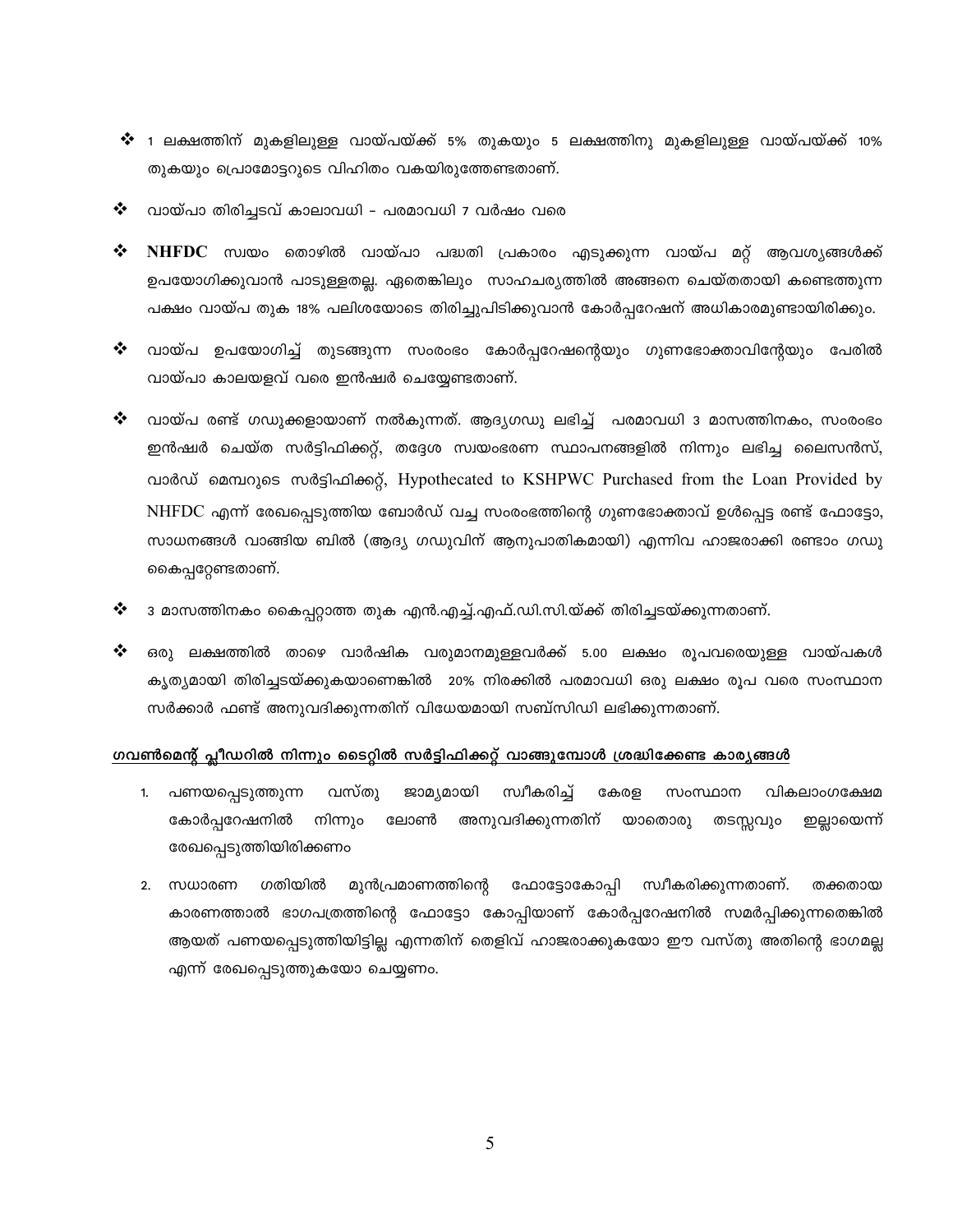# $NHFDC$  സ്വയംതൊഴിൽ വായ്പാപേക്ഷ

|                  | PARTICULARS OF APPLICANT                                                                                                                                                                                                                                   |            |              | Affix recent                                                                       |
|------------------|------------------------------------------------------------------------------------------------------------------------------------------------------------------------------------------------------------------------------------------------------------|------------|--------------|------------------------------------------------------------------------------------|
| a)               | Name & Address of applicant<br>അപേക്ഷകന്റെ പേരും മേൽ വിലാസവും<br>മൊബൈൽ ഫോൺ നമ്പറും                                                                                                                                                                         |            |              | passport size<br>photo<br>6 മാസത്തിനകം<br>എടുത്ത പാസ്<br>പോർട്ട്<br>സൈസ്<br>ഫോട്ടോ |
| b)               | Father's /Husband's name<br>പിതാവിന്റെ/ഭർത്താവിന്റെ പേര്                                                                                                                                                                                                   |            |              |                                                                                    |
| $\mathbf{c})$    | ജില്ല :                                                                                                                                                                                                                                                    | പഞ്ചായത്ത് | നിയോജകമണ്ഡലം |                                                                                    |
| $\mathbf{d}$     | <b>Family Details</b><br>കുടുംബ വിവരണങ്ങൾ                                                                                                                                                                                                                  |            |              |                                                                                    |
| $\epsilon$ )     | Annual income of individual. If dependent,<br>Please give income of family/spouse. (Attach<br>attested copy of income certificate)<br>അപേക്ഷകന്റെ വാർഷിക വരുമാനം,<br>ആശ്രിതനാണെ്ങ്കിൽ വില്ലേജ <sup>്</sup> ആഫീസറിൽ നിന്നും<br>ലഭിച്ച കുടുംബ വാർഷിക വരുമാനം |            |              |                                                                                    |
| $\mathbf{f}$     | Date of birth and age as on $1st$ of the following<br>month during which the application is submitted<br>(attach attested copy of certificate)<br>തീയതി,<br>പ്രായം<br>തീയതി<br>$(\approx$ m<br>ജനന<br>തെളിയിക്കുന്ന സർട്ടിഫിക്കറ്റിന്റെ ശരി പകർപ്പ്)       |            |              |                                                                                    |
| g)               | Educational<br>technical<br>and<br>background,<br>related<br>particularly<br>the<br>proposed<br>to<br>project/scheme:<br>വിദ്യാഭ്യാസം/സാങ്കേതിക<br>വിദ്യാഭ്യാസ യോഗൃത/ സംരംഭവുമായി ബന്ധപ്പെട്ട<br>യോഗ്യത                                                    |            |              |                                                                                    |
| h)               | Give<br>Employed/self employed/unemployed.<br>details if employed or self employed :<br>ഇപ്പോൾ ഏർപ്പെട്ടിട്ടുള്ള തൊഴിൽ/സ്വയം തൊഴിൽ<br>വിശദ വിവരം)                                                                                                          |            |              |                                                                                    |
| $\ddot{i}$       | Existing activities and financial status including<br>land holding, fixed assets in the name of<br>applicant<br>നിലവിലുള്ള<br>പ്രവർത്തനങ്ങൾ/<br>അപേക്ഷകന്റെ സാമ്പത്തികശേഷി– അപേക്ഷകന്റെ<br>പേരിലുള്ള സ്വത്തുക്കളുടെ/സ്ഥിരനിക്ഷേപങ്ങളുടെ<br>വിശദ വിവരം      |            |              |                                                                                    |
| j)               | Caste – ജാതി ( $SC/ST$ വിഭാഗങ്ങൾ<br>ആയത്<br>തെളിയിക്കുന്ന സർട്ടിഫിക്കറ്റ് ഹാജരാക്കണം)                                                                                                                                                                      |            |              |                                                                                    |
| $\bf k)$         | Aadhar No.<br>ആധാർ നമ്പർ                                                                                                                                                                                                                                   |            |              |                                                                                    |
| $\left( \right)$ | Experience പ്രവൃത്തി പരിചയം                                                                                                                                                                                                                                |            |              |                                                                                    |
| m)               | Loan Applied for: വായ്പയായി ആവശ്യപ്പെടുന്ന<br>തുക                                                                                                                                                                                                          |            |              |                                                                                    |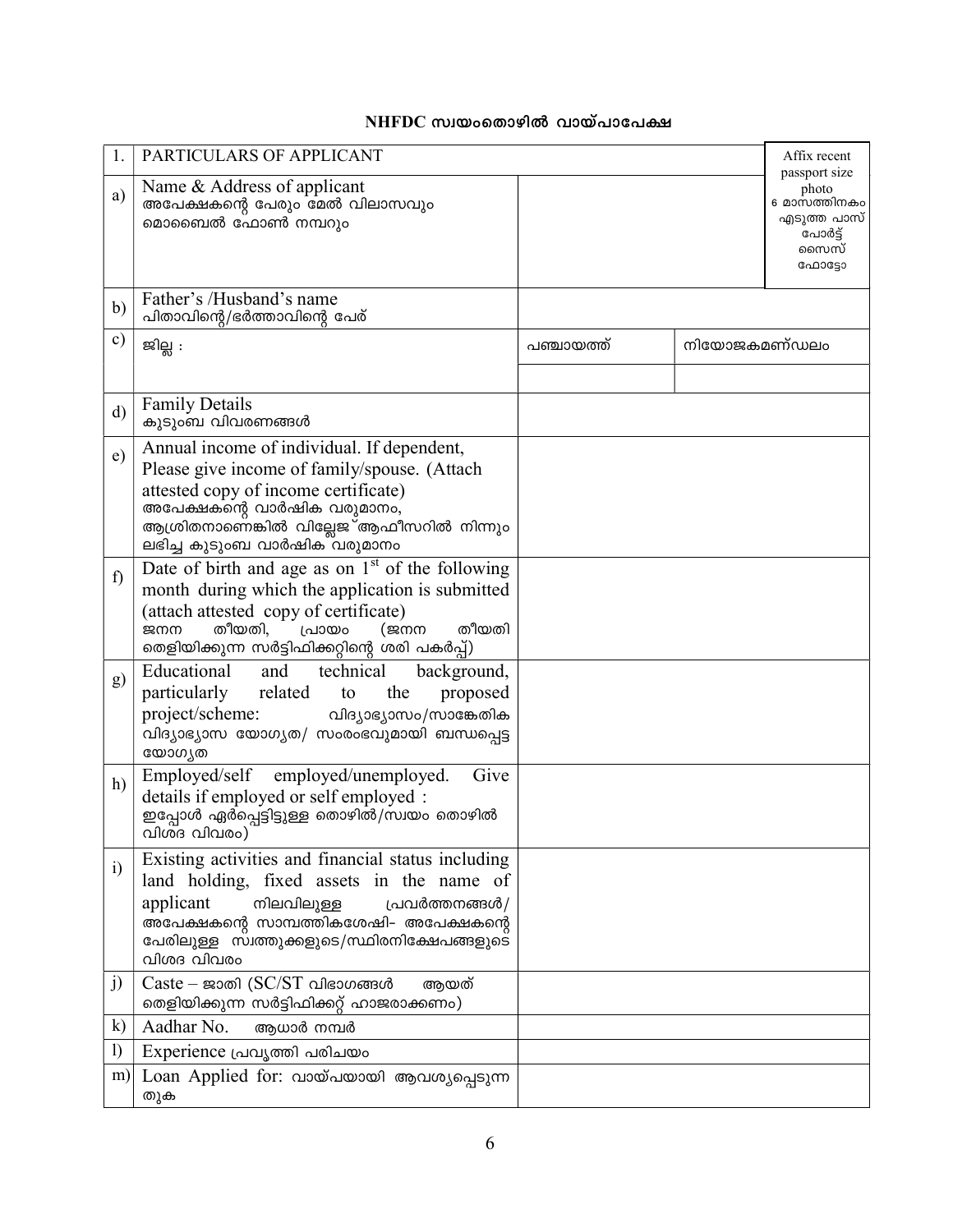# 2. PROPOSED ACTIVITY

| a) |                               | Name of the scheme /project                                                                       |  |
|----|-------------------------------|---------------------------------------------------------------------------------------------------|--|
|    | പ്രോജക്ടിന്റെ/സ്കീമിന്റെ പേര് |                                                                                                   |  |
| b) |                               | Details of the project or proposed activity<br>പ്രോജക്ടിന്റെ/സ്കീമിന്റെ<br>തുടങ്ങാനുദ്ദേശിക്കുന്ന |  |
|    |                               | വിശദ വിവരങ്ങൾ                                                                                     |  |
|    |                               | Location of the unit                                                                              |  |
|    |                               | യൂണിറ്റ് തുടങ്ങുവാനുദ്ദേശിക്കുന്ന സ്ഥലം                                                           |  |
|    |                               | കെട്ടിടത്തിന്റെ നമ്പർ സഹിതം                                                                       |  |
|    | $\rm II$                      | Whether confirming or non confirming (please                                                      |  |
|    |                               | specify if location confirms to location policy                                                   |  |
|    |                               | of the state Government/Location authority)                                                       |  |
|    |                               | യൂണിറ്റ്<br>സംബന്ധിച്ച<br>തുടങ്ങുന്ന<br>സ്ഥലം                                                     |  |
|    |                               | സർക്കാരിന്റെ/പ്രാദേശിക<br>ഭരണാധി<br>സംസ്ഥാന                                                       |  |
|    |                               | കാരികളുടെ അനുമതി ആവശ്യമാണോ                                                                        |  |

# 3. COST OF THE PROJECT

| പ്രോജക്ടിന്റെ ചെലവ് |                                                                         | (Rs. in Lakhs) |
|---------------------|-------------------------------------------------------------------------|----------------|
| S1.<br>No.          | Items                                                                   | Cost           |
| $\mathbf 1$         | Miscellaneous, fixed assests<br>സ്ഥിരം ആസ്ഥികൾ                          |                |
| $\overline{2}$      | Preliminary & Pre-operative expenses<br>പ്രാഥമിക ചെലവുകൾ                |                |
| 3                   | Contingencies $\&$ cost escalations<br>വിലവർദ്ധനവ് മൂലമുണ്ടാകുന്ന ചെലവ് |                |
| $\overline{4}$      | Others, if any (please specify)<br>മറ്റിനങ്ങൾ (വിശദമാക്കണം)             |                |
| 5                   | <b>Working Capital</b><br>പ്രവർത്തന മൂലധനം                              |                |
| Note $:$            | Total<br>Furnish details of (1) above                                   |                |
| (a)                 | മുകളിൽ ഇനം(1) ന്റെ വിശദാംശങ്ങൾ                                          |                |

b). Working capital amount may be included as part of the cost of the project, where total cost of the scheme does not exceed Rs. 50,000/-

മൊത്തം ചെലവ് 50000/– രൂപയിൽ കവിയാത്ത സ്കീമിന്റെ പ്രവർത്തന മൂലധനം പദ്ധതി ചെലവിന്റെ ഭാഗമായി കണക്കാക്കാം.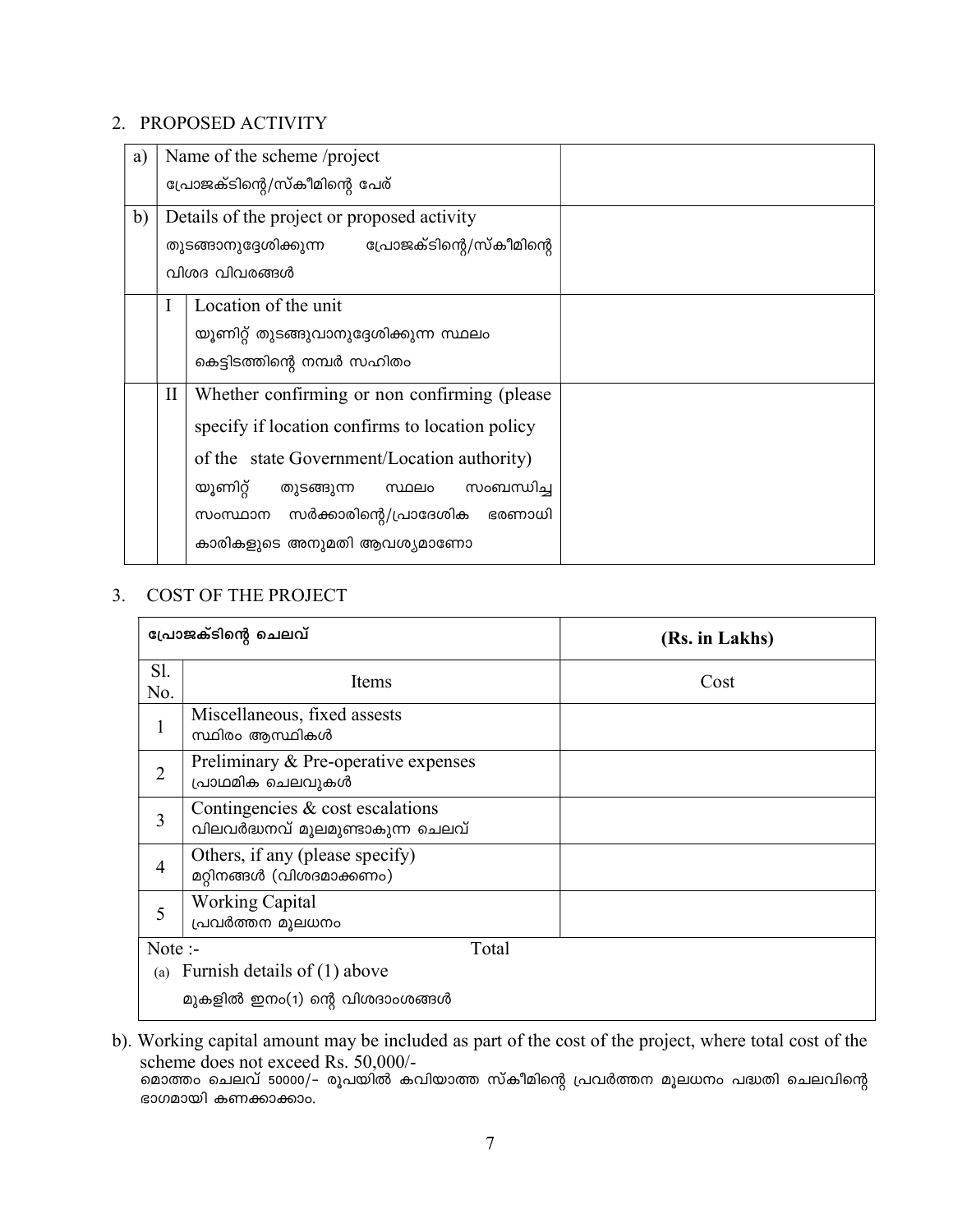# 4. MEANS OF FINANCE

| S1.<br>No. | Items                                                     | Amount $& \%$ of total cost<br>രൂപ – മൊത്തം ചെലവിന്റെ ശതമാനം |
|------------|-----------------------------------------------------------|--------------------------------------------------------------|
|            | Promoter's Contribution പ്രമോട്ടറുടെ വിഹിതം               |                                                              |
|            | $ Subsidy $ , if any സബ്സിഡി ഉണ്ടെങ്കിൽ                   |                                                              |
| 3          | Term Loan ദീർഘകാല വായ്പ                                   |                                                              |
| 4          | Banks/Other ബാങ്ക്/മറ്റ് ധനകാര്യ സ്ഥാപനങ്ങൾ               |                                                              |
|            | Others, if any specify<br> മറ്റ് മാർഗ്ഗങ്ങൾ വ്യക്തമാക്കണം |                                                              |
|            | Total                                                     |                                                              |

# 5. ECONOMICS OF PROJECT<br>പദ്ധതിയുടെ സാമ്പത്തിക വിവരണം

|   | Average monthly sales<br>പ്രതിമാസ ശരാശരി വിറ്റുവരവ്                                                                                   |  |
|---|---------------------------------------------------------------------------------------------------------------------------------------|--|
| 2 | Monthly expenses, Raw materials,                                                                                                      |  |
|   | stores, spares, salary wages etc.<br>പതിമാസ ചെലവുകൾ(അസംസ്കൃത<br>സ്റ്റോർ, സ്പെയർ<br> സാധനങ്ങൾ,<br>പ്രാർട്ടുകൾ, ശമ്പളം, കൂലി തുടങ്ങിയവ) |  |
| 3 | Substance of proprietor<br>സ്രംരംഭകന്റെ പ്രതിഫലം                                                                                      |  |
| 4 | Other expenses (Rent etc)<br>മറ്റ് ചെലവുകൾ (വാടക മുതലായവ)                                                                             |  |
| 5 | Total expenses<br>ആകെ ചെലവ്                                                                                                           |  |
| 6 | Monthly surplus<br>പ്രതിമാസ മിച്ചം                                                                                                    |  |

# 6. MANPOWER REQIREMENT<br>ആവശ്യമായ ജോലിക്കാർ

| Sl. |                                  | Category<br>വിഭാഗം | Average salary p.m<br>ശരാശരി മാസ ശമ്പളം |
|-----|----------------------------------|--------------------|-----------------------------------------|
| No  |                                  |                    |                                         |
|     | Managerial<br>മാനേജർ             |                    |                                         |
|     | Supervisors<br>സൂപ്പർവൈസർ        |                    |                                         |
| 3   | Skilled<br>വിദഗ്ദ്ധ ജോലിക്കാർ    |                    |                                         |
| 4   | Unskilled<br>അവിദഗ്ദ്ധ ജോലിക്കാർ |                    |                                         |
|     | Total ആകെ                        |                    |                                         |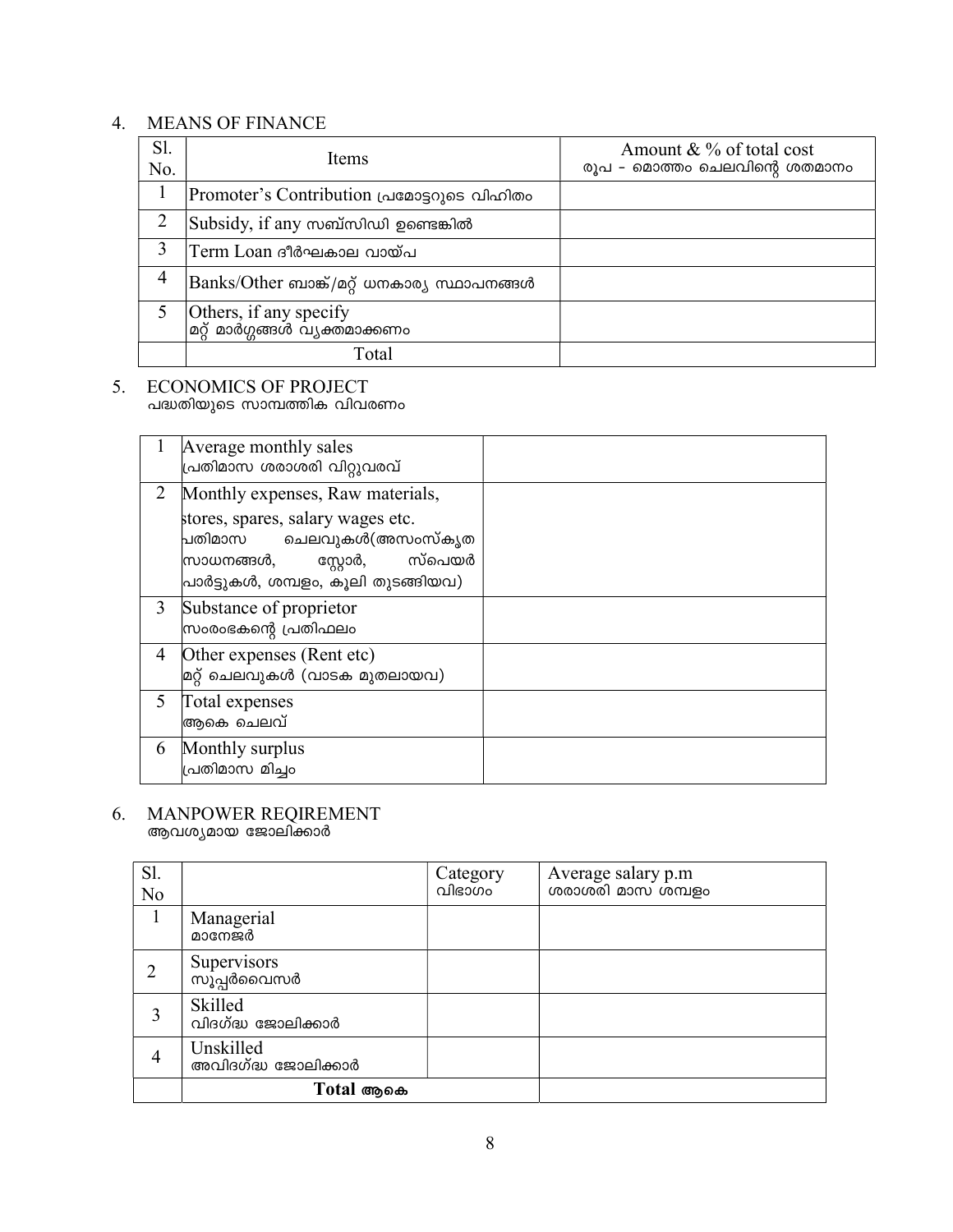# 7. MARKETING ARRANGEMENTS

വിപണന സൗകര്യങ്ങൾ

| a | Demand and supply position in the area<br>പ്രാദേശികമായ ആവശ്യകതയും ലഭ്യതയും |  |
|---|----------------------------------------------------------------------------|--|
|   | <b>Selling Arrangements</b><br>വില്പന സൗകര്യങ്ങൾ                           |  |

### 8. REPAYMENT SCHEDULE വായ്പാ തിരിച്ചടവ്

| a | Please indicate Moratorium period needed; with<br>justification.<br>തിരിച്ചടവ് ഒരു നിശ്ചിതകാലത്തേക്ക് ഒഴിവാക്കേണ്ടത്<br>ഉണ്ടെങ്കിൽ എത്ര നാളത്തേക്ക്? കാരണം വ്യക്തമാക്കണം                                                                                                                              |  |
|---|-------------------------------------------------------------------------------------------------------------------------------------------------------------------------------------------------------------------------------------------------------------------------------------------------------|--|
| b | Repayment in terms of quarterly/half yearly/yearly -<br>instalments (maximum repayment period is 5<br>years including moratorium period)<br>വാർഷികം/അർദ്ധ വാർഷികം/പാദ വാർഷികം<br>തവണകളും തുകയും (വായ്പ തിരിച്ചടക്കുന്നതിനുള്ള<br>കാലാവധി ഉൾപ്പെടെ പരമാവധി 5 വർഷത്തിനകം<br>വായ്പ തിരിച്ചടക്കേണ്ടതാണ്). |  |
|   | Note: For loans for agricultural, activities, the repayment has to made in yearly<br>instalments.<br>കാർഷിക സംരംഭങ്ങൾക്ക് വായ്പാ തിരിച്ചടവ് വാർഷിക ഗഡുക്കളായി<br>അടയ്ക്കേണ്ടതാണ്.                                                                                                                     |  |

# 9. IMPLEMENTATION SCHEDLE (give details how the project will be implemented upto income generating level)

വരുമാനം ഉണ്ടാകുന്നതുവരെയുള്ള വിവിധ പ്രവർത്തനഘട്ടങ്ങൾ വിശദീകരിക്കുക

10. WORKING CAPITAL REQUIREMENT ആവശ്യമായ പ്രവർത്തന മൂലധനം

### 11. OTHERS

- 1. Government consents സർക്കാർ അനുമതികൾ
- 2. Environmental clearance പരിസ്ഥിതി സംബന്ധിച്ച അനുമതി
- 3. Other Government clearances, if any etc മറ്റ് സർക്കാർ രേഖകൾ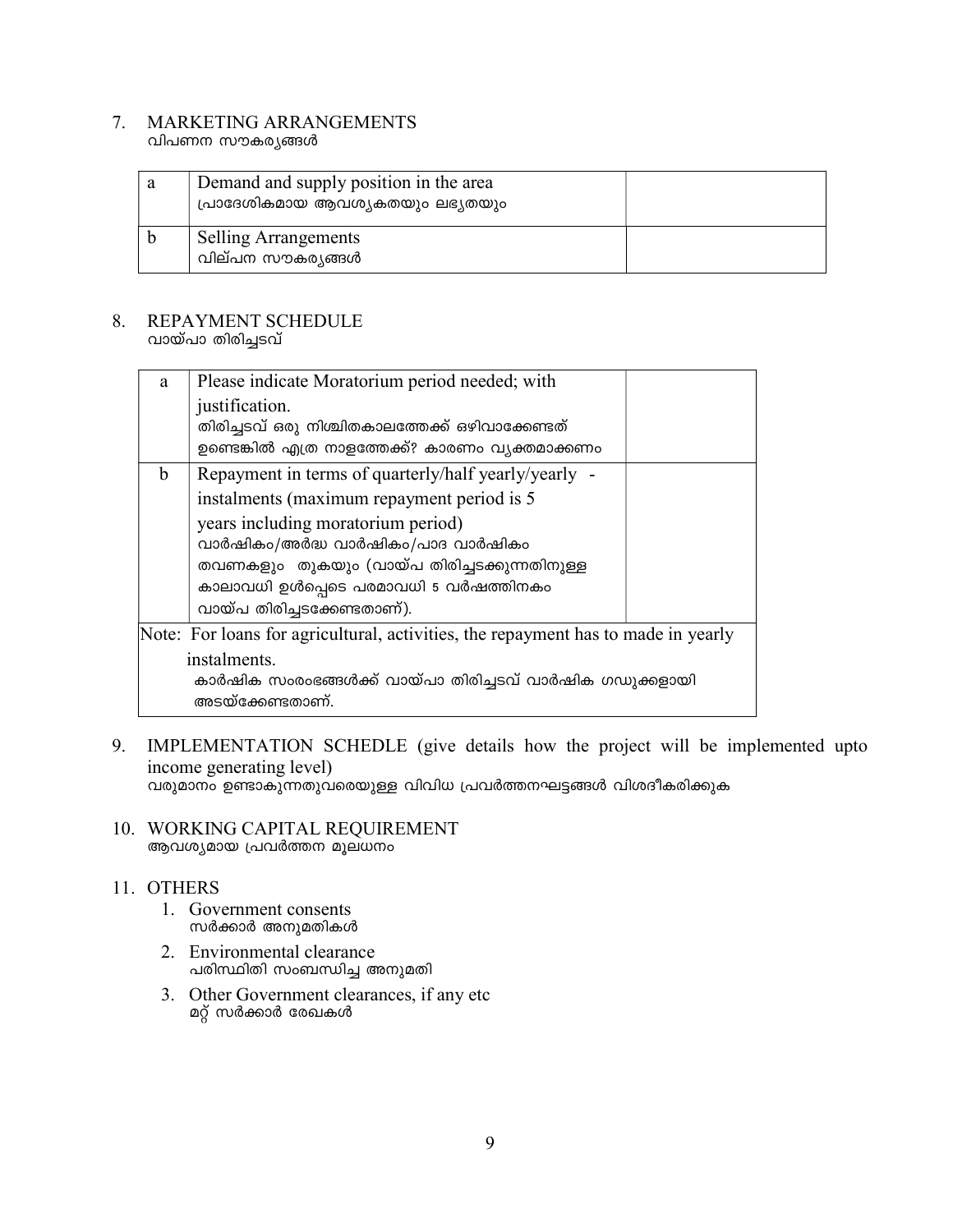### **CERTIFICATE** സാക്ഷ്യപത്രം

I/We certify that all information furnished by me/us is true; that I/We have no borrowing  $1.$ arrangements for the unit with any bank/financial institutions, except as mentioned above; that no legal action has been /is being taken against me/us. That I/We shall furnish all other information that may be required by you in connection with my/our application; that this may also be exchanged by you any agency you may deem fit; and that you, your representatives of RBI or any other agency authorized by you may at any time, inspect/verify our assets, books of account, etc in our factory and business premises.

ഞാൻ /ഞങ്ങൾ മേൽ പ്രസ്താവിച്ച വസ്തുതകൾ സത്യമാണെന്ന് ബോധിപ്പിക്കുന്നു. ഞാൻ/ഞങ്ങൾ പരാമർശിച്ച യുണിറ്റിന്/സംരംഭത്തിന് ഏതെങ്കിലും ബാങ്കിൽ നിന്നോ ധനകാര്യ മുകളിൽ സ്ഥാപനങ്ങളിൽ നിന്നോ വായ്പക്ക് മേൽ സൂചിപ്പിച്ച പ്രകാരമല്ലാതെ അപേക്ഷിച്ചിട്ടില്ല. എന്റെ/ഞങ്ങളുടെ അപേക്ഷ പരിഗണിക്കുന്നതിന് ആവശ്യമായ കൂടുതൽ വിവരങ്ങൾ ഞാൻ/ഞങ്ങൾ നിർദ്ദേശിക്കുന്ന നൽകുന്നതാണ്. കോർപ്പറേഷൻ പ്രകാരം றற അപേക്ഷ കോർപ്പറേഷൻ അനുയോജ്യമായ താങ്കളുടേയോ റിസർവ്വ് ബാങ്കിന്റേയോ ഏജൻസിക്ക് കൈമാറുന്നതും പ്രതിനിധികൾക്കോ കോർപ്പറേഷൻ അധികാരപ്പെടുത്തുന്ന മറ്റ് ഏതെങ്കിലും ഏജൻസിക്കോ എന്റെ/ഞങ്ങളുടെ ആസ്തികളും കണക്ക് പുസ്തകങ്ങളും എന്റെ/ഞങ്ങളുടെ സ്ഥാപനത്തിൽ/സംരംഭത്തിൽ വച്ച് ഏത് സമയവും പരിശോധിക്കുന്നതിനും എനിക്ക്/ഞങ്ങൾക്ക് സമ്മതമാണ്.

2. I/We further certify that I /We do not have any overdoes in respect of any financial assistance I/We have availed so far.

എനിക്ക്/ഞങ്ങൾക്ക് ഏതെങ്കിലും ധനകാര്യ സ്ഥാപനങ്ങളിൽ നിന്നോ സാമ്പത്തിക സഹായ പദ്ധതി പ്രകാരമോ യാതൊരു കടബാധ്യതയുമില്ലെന്ന് ഞാൻ/ഞങ്ങൾ സാക്ഷ്യപ്പെടുത്തുന്നു.

Place: **MIDELO:** Date: തീയതി:

Signature of applicant അപേക്ഷകന്റെ ഒപ്പ്

പൂരിപ്പിച്ച അപേക്ഷ ആവശ്യമായ രേഖകളോടൊപ്പം താഴെപ്പറയുന്ന വിലാസത്തിൽ സമർപ്പിക്കുക.

മാനേജിംഗ് ഡയറക്ടർ കേരള സംസ്ഥാന വികലാംഗക്ഷേമ കോർപ്പറേഷൻ പൂജപ്പുര, തിരുവനന്തപുരം - 695 012 ഫോൺ – 0471 – 2347768,7153, 7156, 7157

**Managing Director** Kerala State Handicapped Welfare Corporation Poojappura, Thiruvananthapuram  $-695012$ Phone – 0471 2347768, 7153, 7156, 7157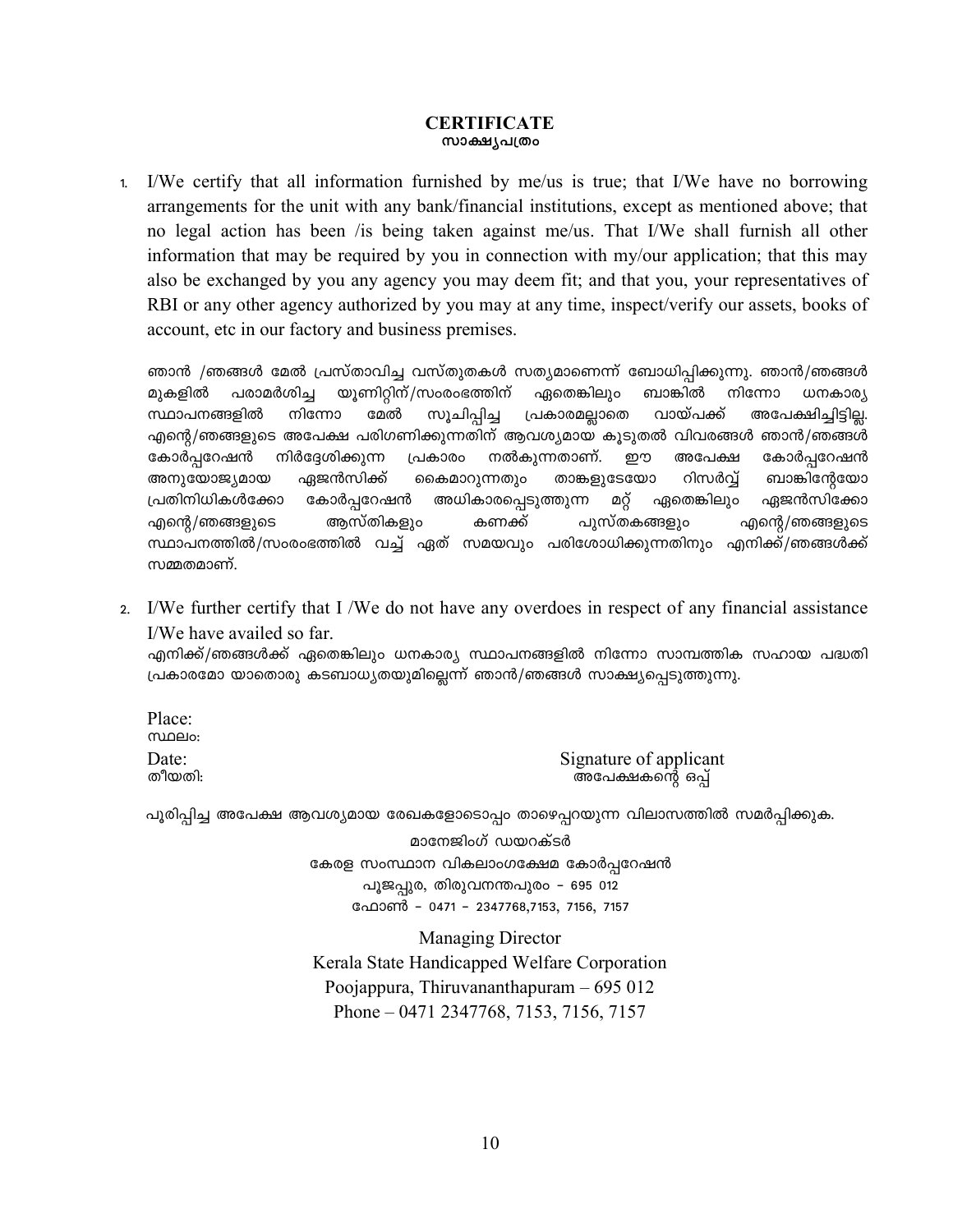### FOR OFFICE USE ONLY

- A. 1. Name of official interviewed the applicant
	- 2. Remarks
		- (a). Repayment programme
		- (b). Repayment capacity Monthly surplus (term 1( c) Rs. ………….... Monthly instalment proposed Rs. …………….. Monthly installments for existing term Rs. …………….. Loan and other obligations (to be specified) Rs. …………….. Total monthly obligations Rs. …………(f) Debt Service Ratio (E:F)
		- (c ) Comments
		- (d) Remarks of the technical report, if obtained

(e) Loan sanctioned

(f) Other remarks

Place : ………………..

Date : ……………….. Appraising Official

B. Remarks of Recommending authority

Place : ……………….. Date : ………………..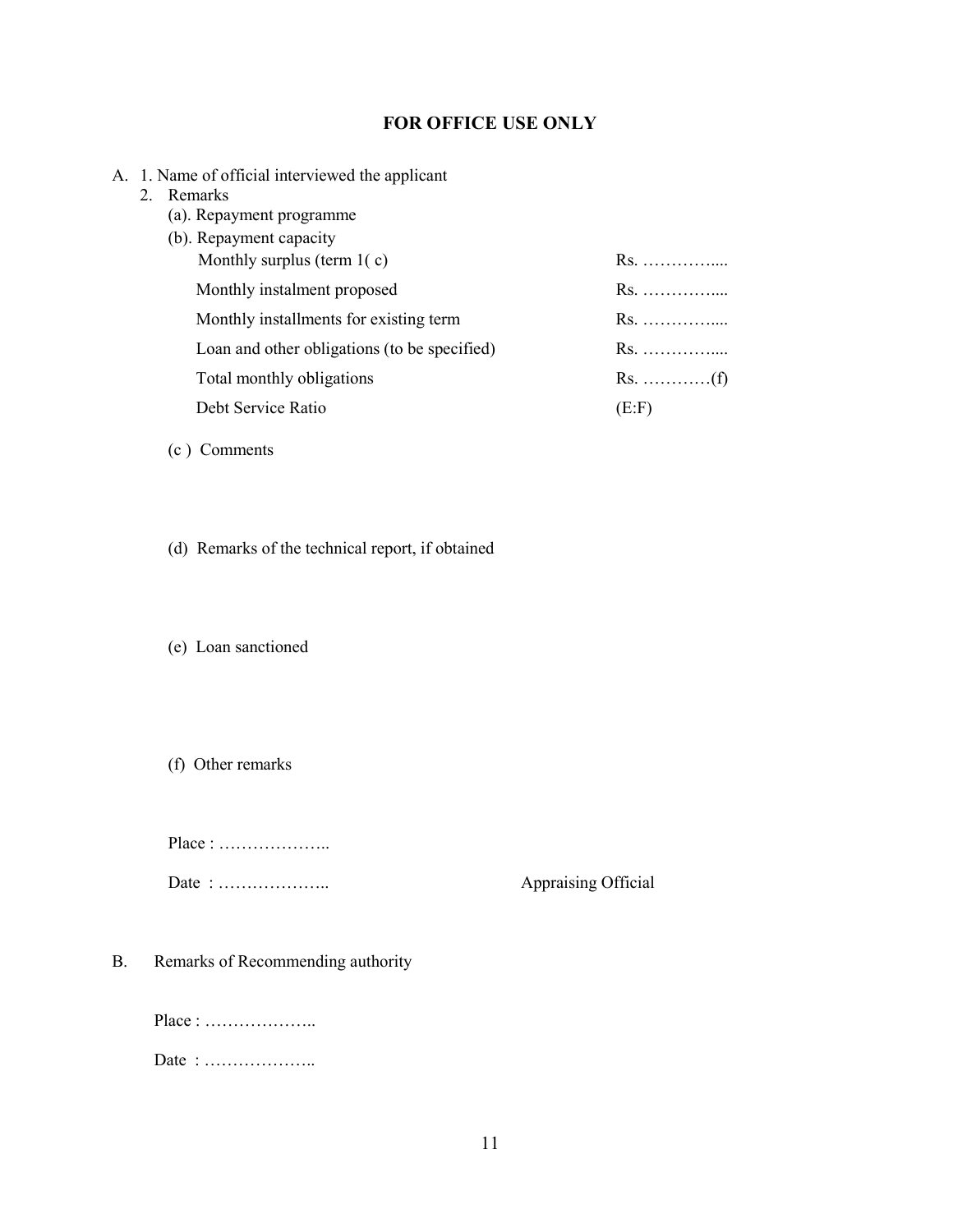# THE KERALA STATE HANDICAPPED PERSONS' WELFARE CORPORATION LTD Poojappura, Thiruvananthapuram.

## FORM FOR SALARY CERTIFICATE

| Under the                              |                                     |             |  |          |
|----------------------------------------|-------------------------------------|-------------|--|----------|
|                                        | Name (in block letters)             |             |  |          |
| $\mathcal{D}$                          | Father's /Husband's Name            |             |  |          |
| 3.                                     | (a) Whether debtor/surety/guarantor |             |  |          |
|                                        | (b) If surety/guarantor specify the |             |  |          |
| relationship with the principal debtor |                                     |             |  |          |
|                                        | <b>Residential Address:</b>         | Permanent : |  | Present: |

| a)                                                                                                      | Mobile No                 |  |  |
|---------------------------------------------------------------------------------------------------------|---------------------------|--|--|
|                                                                                                         | b) House Name             |  |  |
|                                                                                                         | c) Ward No. & House No.   |  |  |
| d)                                                                                                      | Desam                     |  |  |
| e)                                                                                                      | Panchayat/Municipality    |  |  |
| f)                                                                                                      | Lane/Street               |  |  |
| g)                                                                                                      | Village                   |  |  |
|                                                                                                         | h) Taluk                  |  |  |
| 1)                                                                                                      | District                  |  |  |
| $\overline{1}$                                                                                          | Post Office with Pin code |  |  |
|                                                                                                         |                           |  |  |
| liability to the Kerala State Handicapped Person's Welfare Corporation other than what is stated above. |                           |  |  |
|                                                                                                         |                           |  |  |

I also declare that the information furnished above is true to the best of my knowledge and belief.

| Place: | Signature: |
|--------|------------|
| Date:  | Name:      |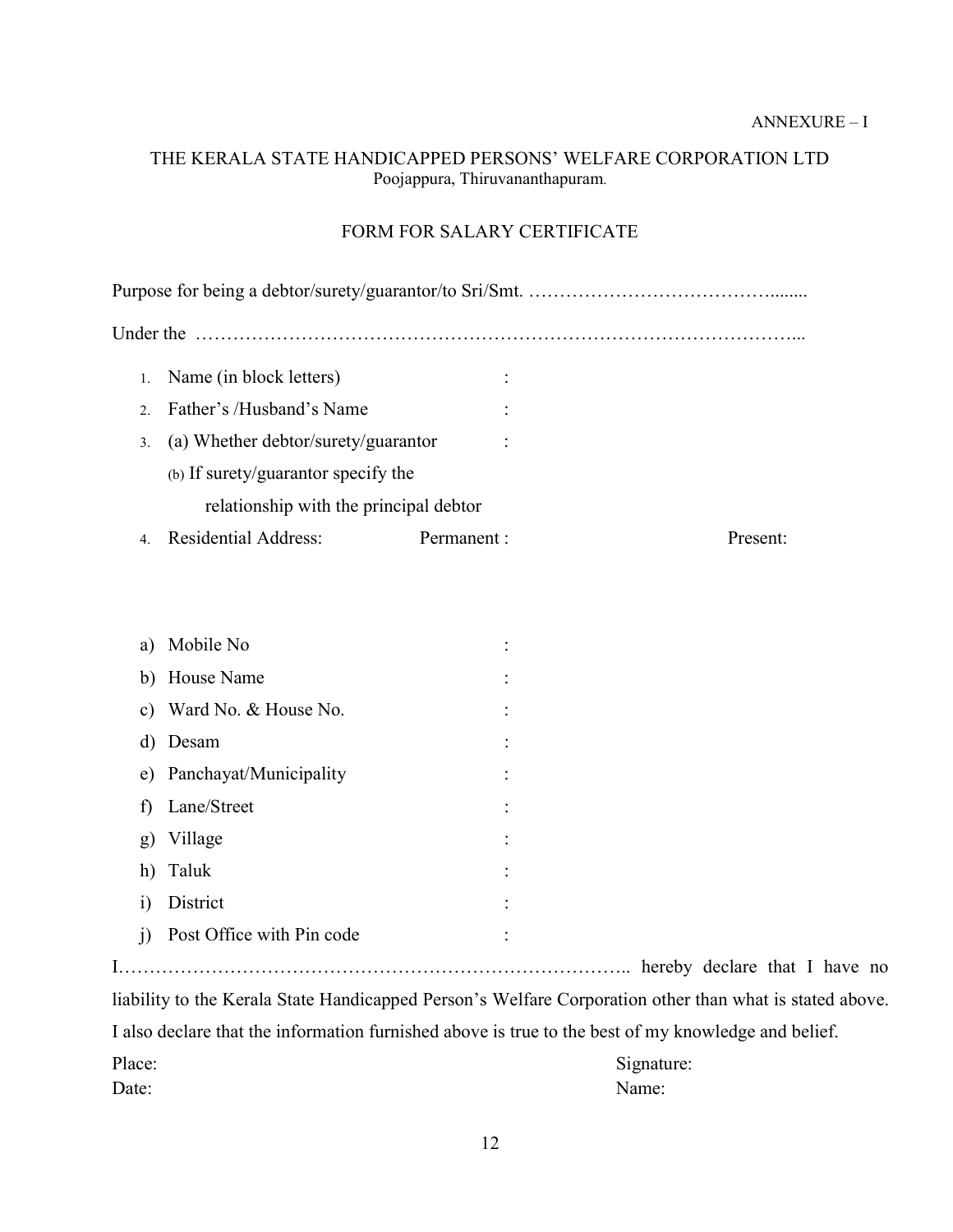# EMPLOYEMENT CERTIFICATE

|    |                                                                  |                      |                                              |                 |                                  | $W$ /0 |
|----|------------------------------------------------------------------|----------------------|----------------------------------------------|-----------------|----------------------------------|--------|
|    |                                                                  |                      |                                              |                 |                                  | House  |
|    |                                                                  |                      |                                              |                 |                                  |        |
|    |                                                                  |                      |                                              |                 |                                  |        |
|    |                                                                  |                      |                                              |                 |                                  |        |
|    |                                                                  |                      |                                              |                 |                                  |        |
|    |                                                                  |                      | <b>DETAILS OF HIS/HER SERVICE</b>            |                 |                                  |        |
| 1. | Date of birth and age                                            |                      |                                              |                 |                                  |        |
| 2. | Date of entry into service                                       |                      |                                              |                 |                                  |        |
| 3. | Date from which continuous service begins                        |                      |                                              |                 |                                  |        |
| 4. | Date of retirement                                               |                      |                                              |                 |                                  |        |
| 5. | PEN NUMBER                                                       |                      |                                              |                 |                                  |        |
|    |                                                                  |                      | <b>DETAILS OF SALARY</b>                     |                 |                                  |        |
| 1. |                                                                  |                      |                                              |                 |                                  |        |
| 2. | (a) EARNINGS :                                                   |                      | (b) DEDUCTIONS                               |                 |                                  |        |
|    | 1. (a). Basic Pay                                                | $Rs.\dots\dots\dots$ | 1. Provident Fund                            |                 |                                  |        |
|    | (b) Personal Pay                                                 |                      |                                              |                 |                                  |        |
|    | 2.                                                               |                      | 3. Income tax                                |                 | $Rs.\dots\dots$                  |        |
|    | H.R.A<br>3.                                                      |                      |                                              |                 | Rs                               |        |
|    | City Compensatory<br>4.                                          |                      |                                              |                 |                                  |        |
|    | Allowance                                                        |                      |                                              |                 | $Rs \ldots \ldots \ldots \ldots$ |        |
|    | Other Allowance (specify)<br>6. Other Recoveries (Specify)<br>5. |                      |                                              |                 |                                  |        |
|    |                                                                  |                      |                                              | $Rs.\dots\dots$ |                                  |        |
|    |                                                                  |                      |                                              | $Rs.\dots\dots$ |                                  |        |
|    |                                                                  |                      |                                              | $Rs.\dots\dots$ |                                  |        |
|    |                                                                  |                      |                                              |                 |                                  |        |
|    | Total $2(a)$                                                     | $Rs.\dots\dots\dots$ | Total $2(b)$ Rs                              |                 |                                  |        |
|    |                                                                  |                      |                                              |                 |                                  |        |
| 3. |                                                                  |                      |                                              |                 |                                  |        |
|    |                                                                  |                      |                                              |                 |                                  |        |
|    | Place:                                                           |                      | Signature:<br>Name & Designation of the Head |                 |                                  |        |
|    |                                                                  |                      |                                              |                 |                                  |        |

Date: (Office Seal) of Office/Drawing Officer